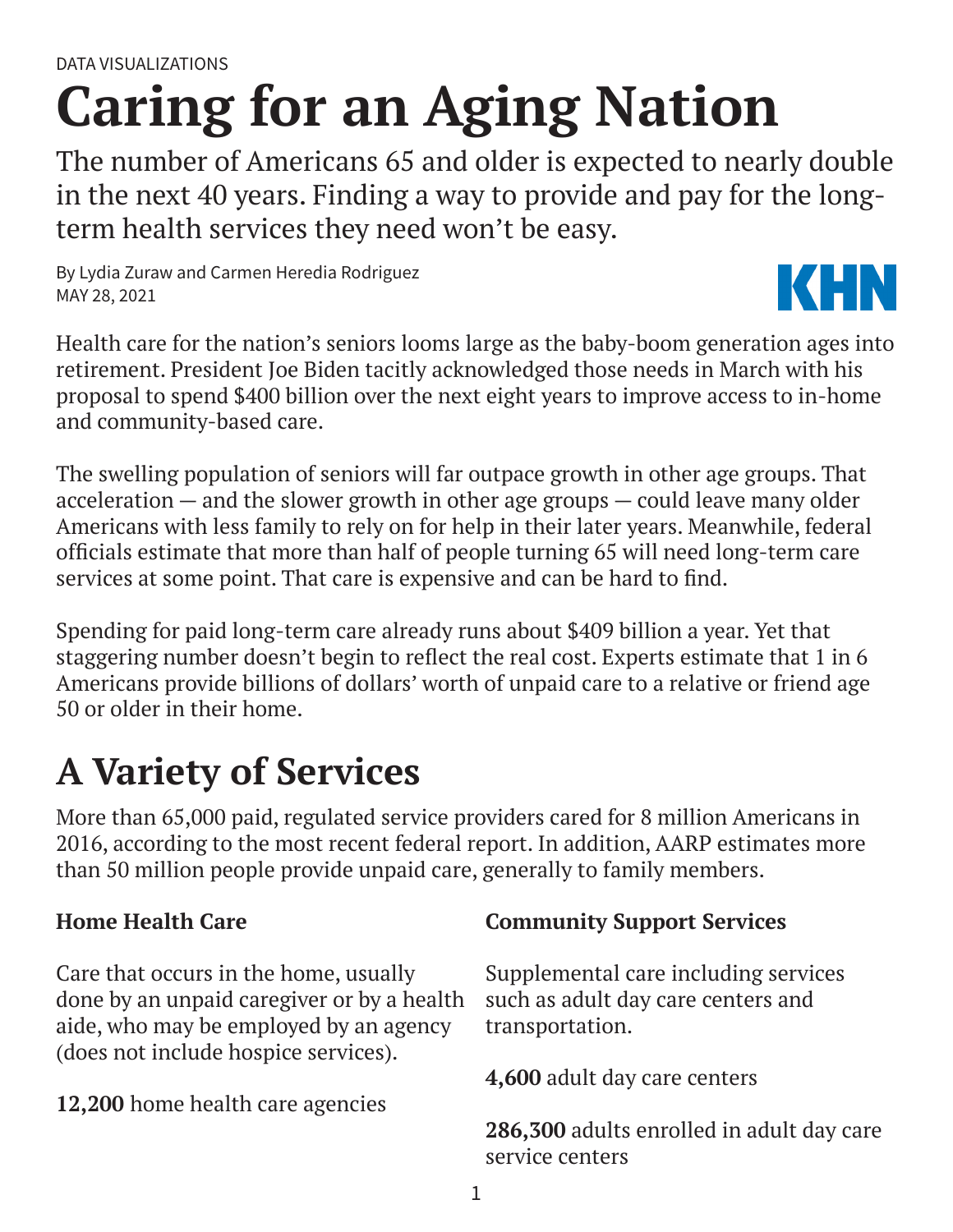#### **Assisted Living/Retirement Communities**

Residential facilities that can offer a variety of care levels, including assisted living centers and memory care.

**28,900** assisted living and other residential care communities

### **811,500** residents

### **Nursing Homes**

Full-time residential facilities that offer 24-hour supervision and nursing care.

**15,600** nursing homes

**1.35** million residents

*Note: Data from 2016 Source: National Center for Health Statistics*

### **The Long-Term Care Services Older Americans Use Varies by Race and Ethnicity**



*Note: Data from 2016 Source: National Center for Health Statistics*

# **Booming Number of Seniors**

As baby boomers age, 10,000 people a day pass their 65th birthday. The Census Bureau estimates that more than 94.6 million people will be 65 or older in 2060.

#### **Projected Demographic Changes**

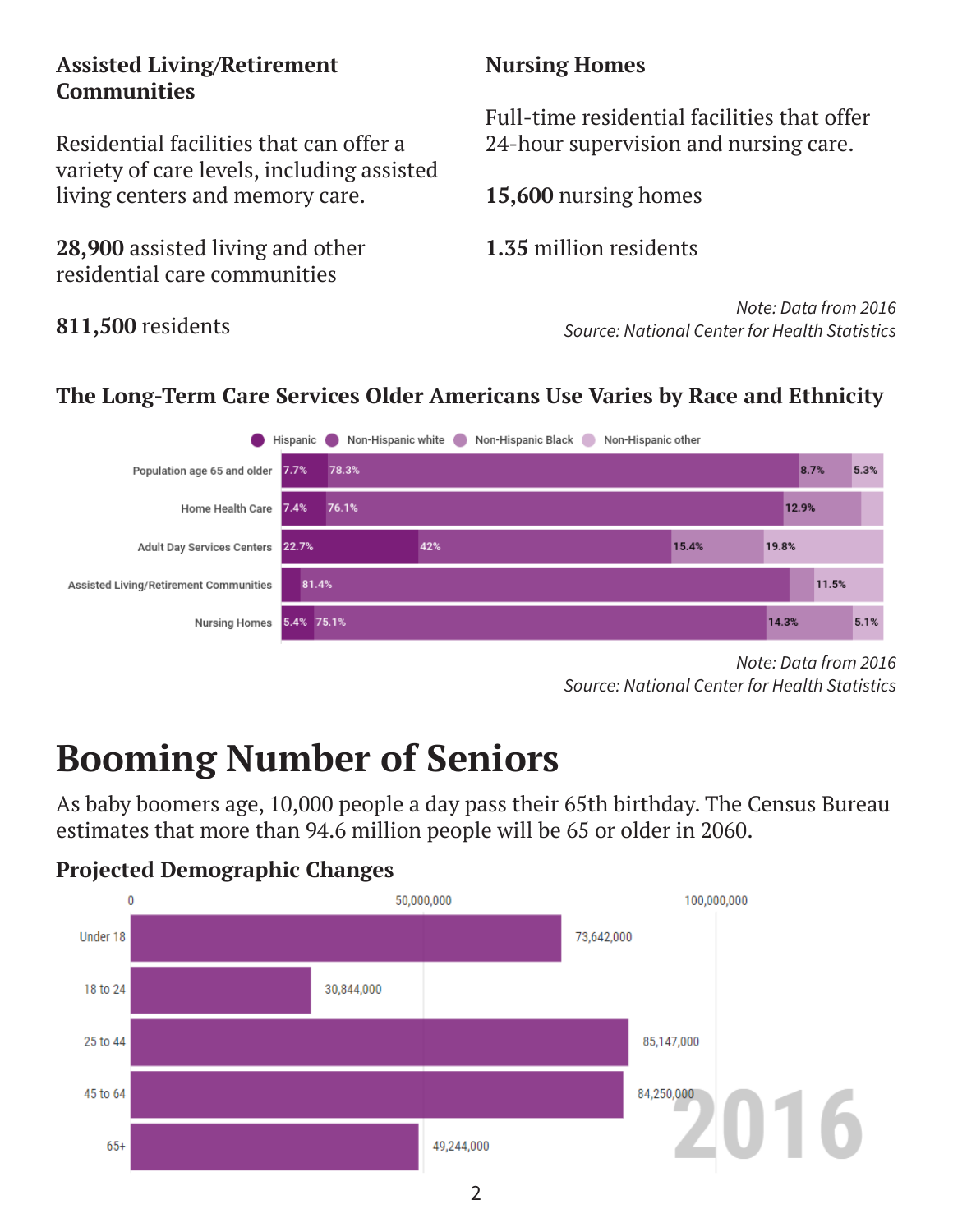

*Source: U.S. Census Bureau 2017 National Population Projections Tables*

From January to June 2018, the percentage of older adults age 85 and over needing help with personal care was more than twice the percentage for adults ages 75-84 and five times the percentage for adults ages 65-74.



*Source: Administration for Community Living's 2019 Profile of Older Americans*

### **The Cost of Long-Term Care Services**

From 2004 to 2020, the cost for facility and in-home care services has risen, on average, between 1.88% and 3.8% each year.

The median income for a household in which the head of the household is 65 or older was \$47,357 in 2019.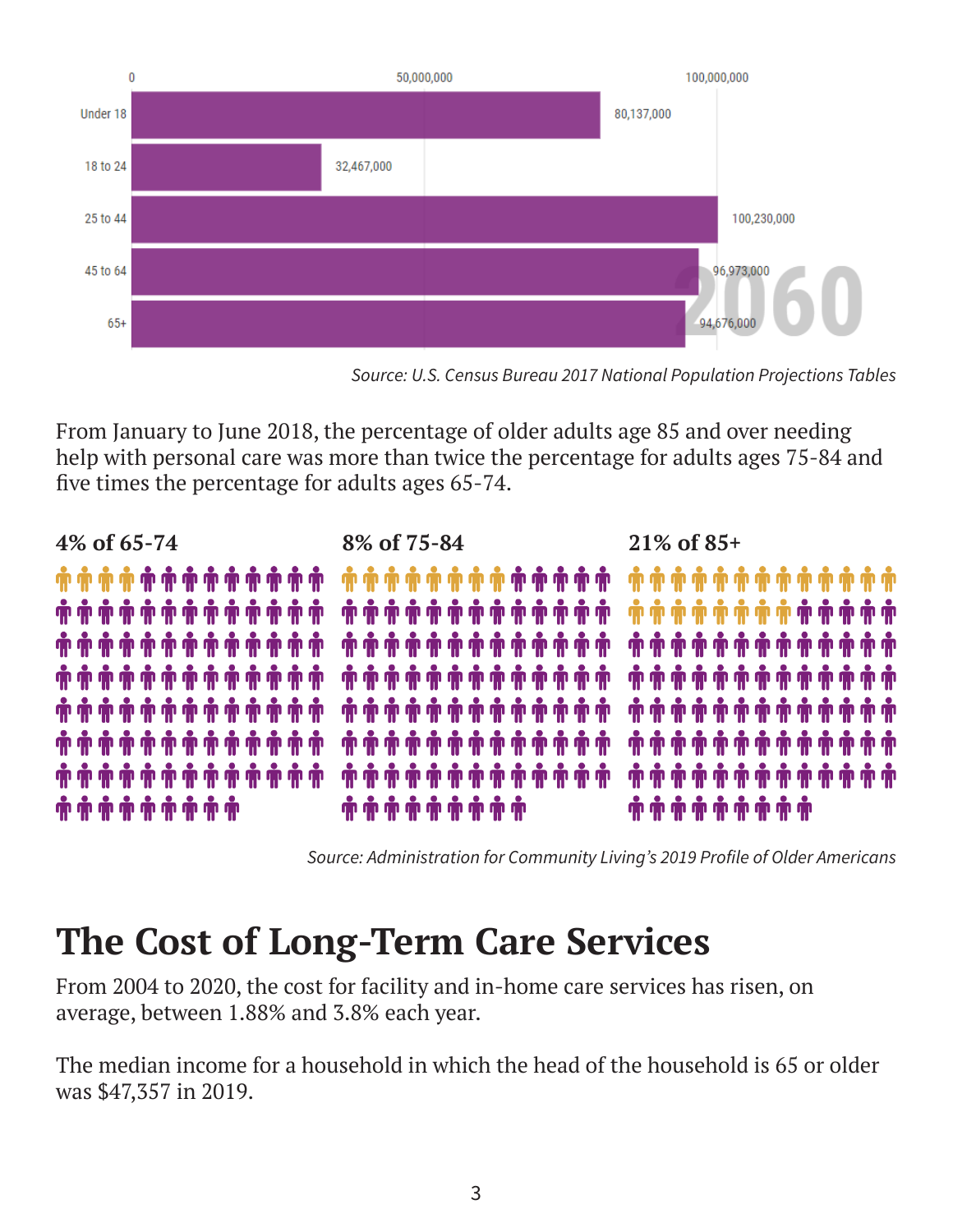

*\*Includes assistance with cooking, cleaning, errands \*\*Includes bathing, dressing and help eating*

*Sources: Genworth; U.S. Census Bureau*

# **The Physical – And Financial – Burden**

56% of Americans who turn 65 will develop at some point a disability serious enough to require long-term care services, although most will need assistance for less than three years



*Source: HHS Office of the Assistant Secretary for Planning and Evaluation*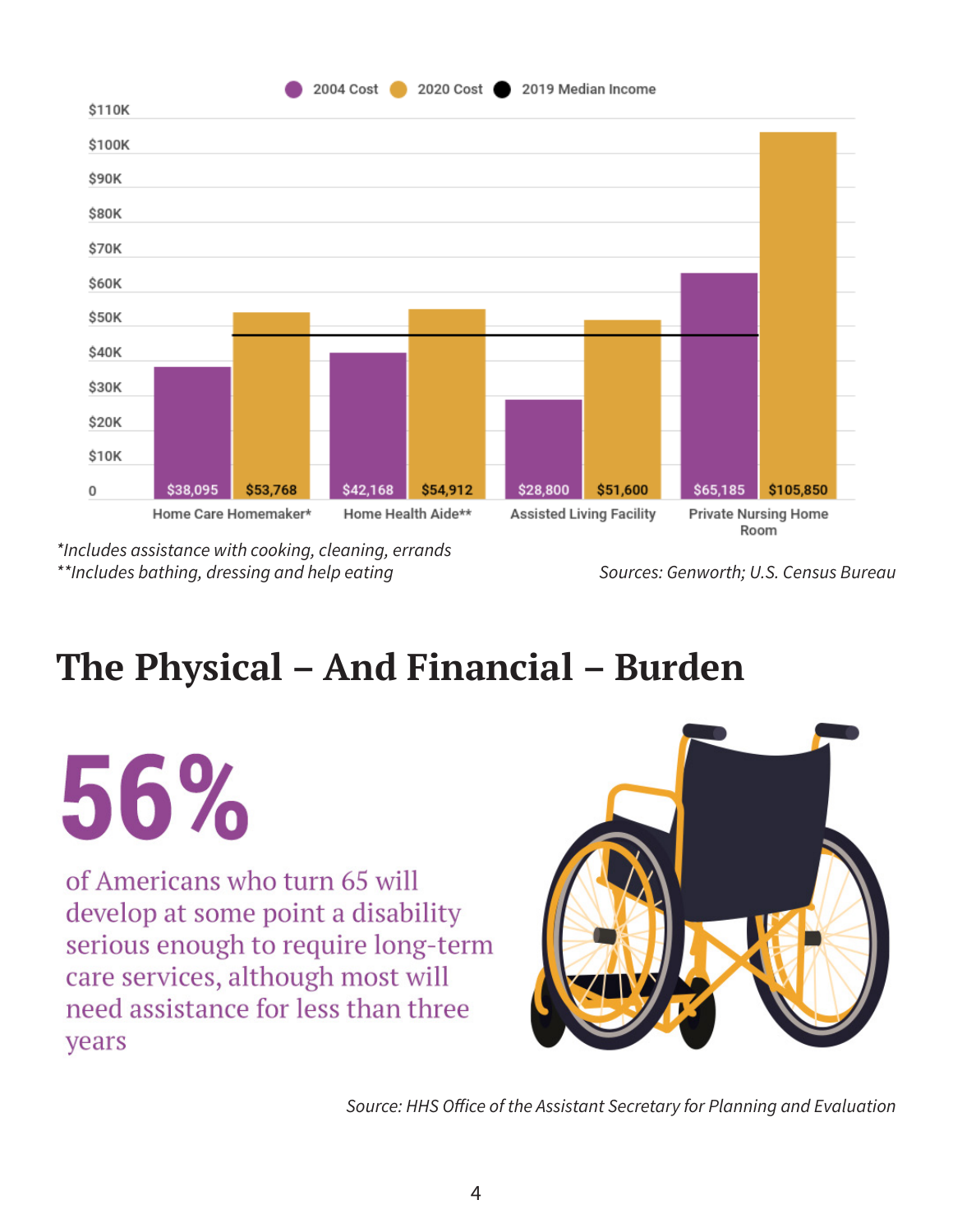



*Source: HHS Office of the Assistant Secretary for Planning and Evaluation*

of adults 65+ living alone



of adults  $65+$ couples

lack the financial resources to pay for basic needs



*Source: University of Massachusetts-Boston Center for Social and Demographic Research on Aging Gerontology Institute*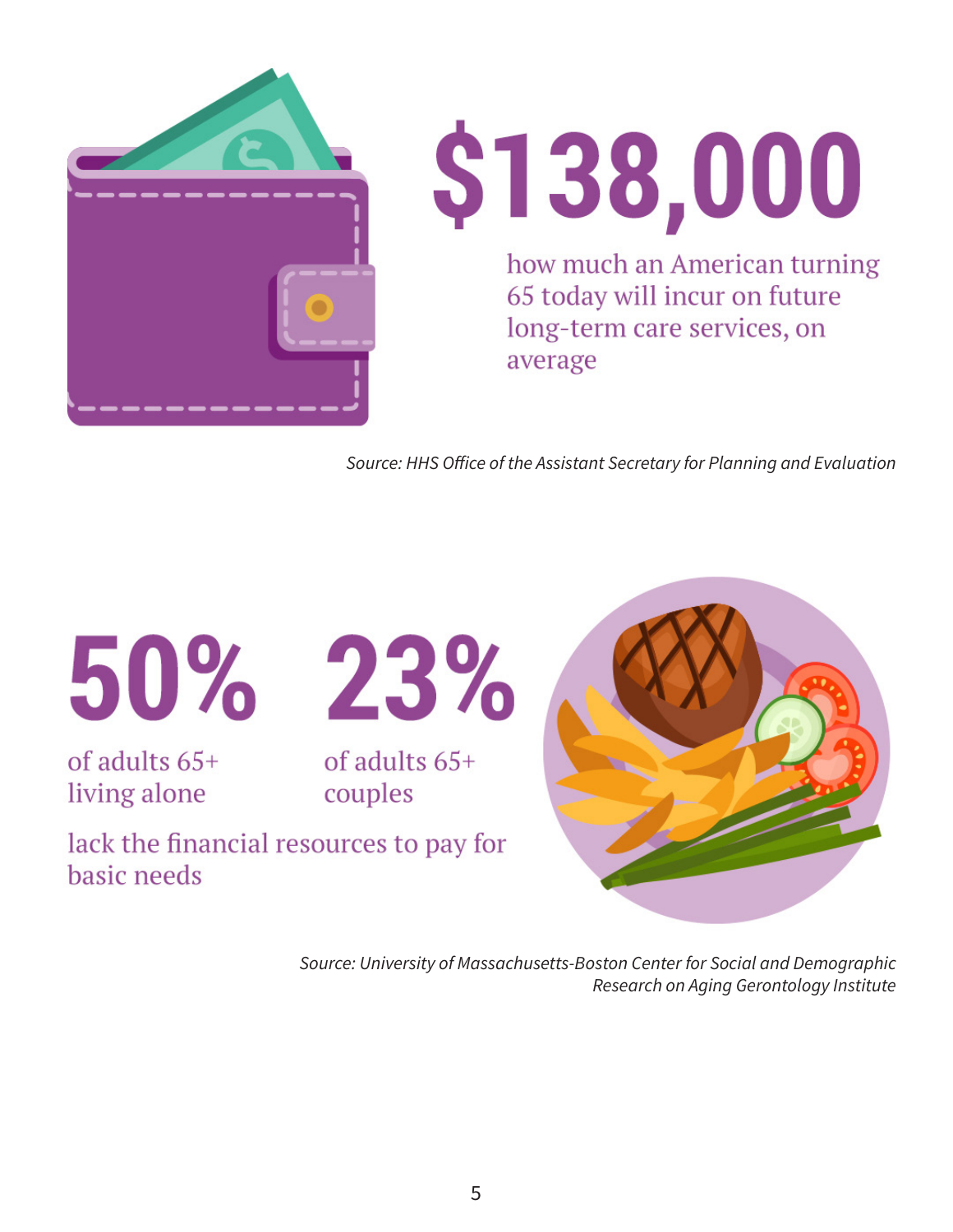



of households headed by a person age 55+ have no retirement savings and more than half of them also don't have any pension or defined benefit plans

*Source: U.S. Government Accountability Office*

#### **Individuals Age 65 and Older Living in Poverty, 2019**



*Source: Congressional Research Service*

# **The \$61 Billion Price Tag**

Medicaid pays for the majority of long-term care services, but Americans also pay \$61 billion out-of-pocket.



*Note: Data from 2018 Source: Congressional Research Service*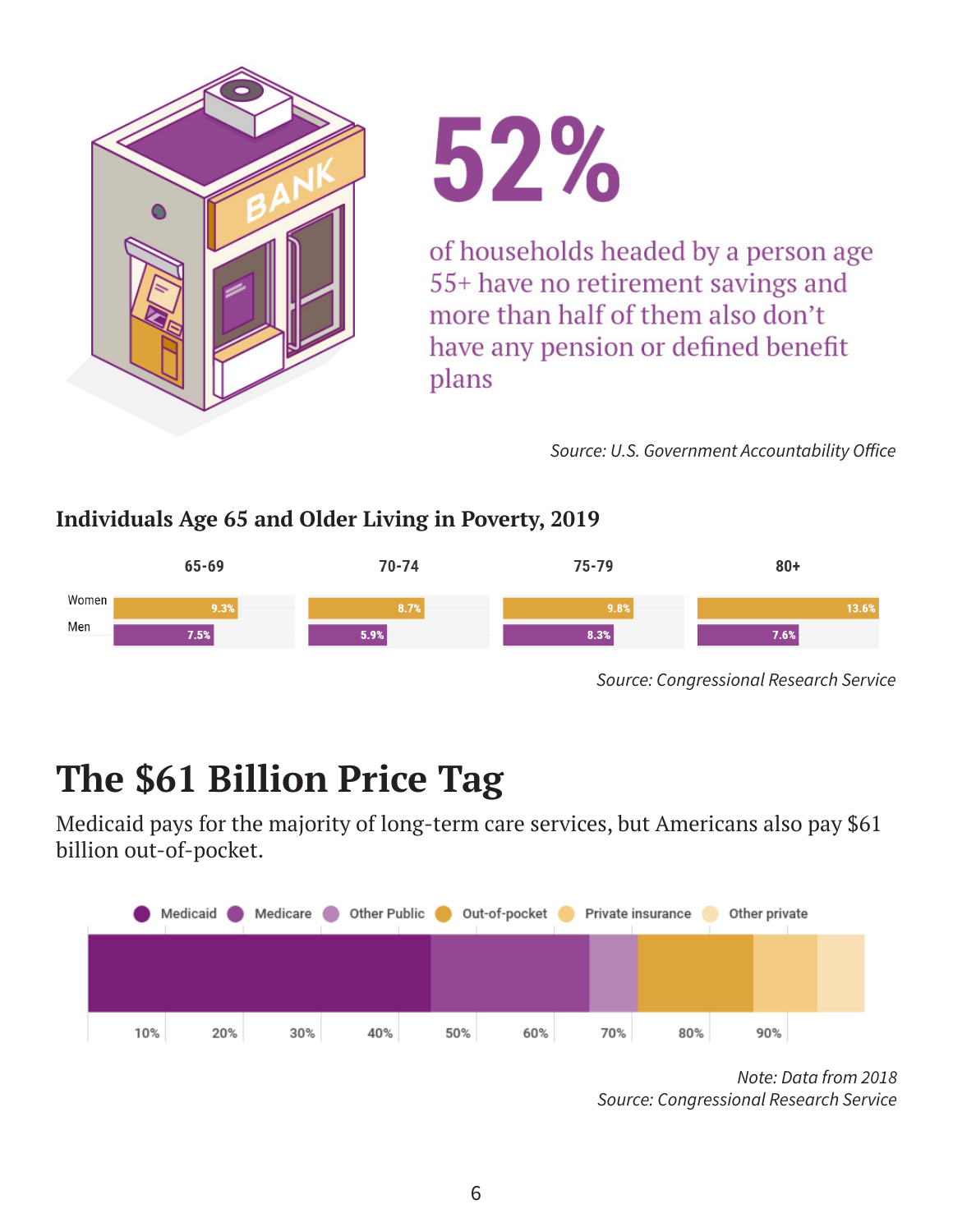

*Note: Data from 2018 Source: Congressional Research Service*

### **Medicaid**

The federal-state health care insurance program for low-income and disabled Americans is the single-largest payer of long-term and community-based care and some in-home services. To qualify, many families must "spend down," or reduce the older adult's income and assets. And waiting lists for in-home care services in many states are long.

### **Medicare**

The federal health insurance program for seniors and certain people with disabilities usually pays for acute care and post-acute, skilled nursing care and home health care services.

### **Other Public Programs**

Other public spending comes from different sources, including states, localities, the Veterans Health Administration and the Children's Health Insurance Program. Over half of this spending covered long-term care services given at residential care facilities for people with various mental health conditions and developmental disabilities.